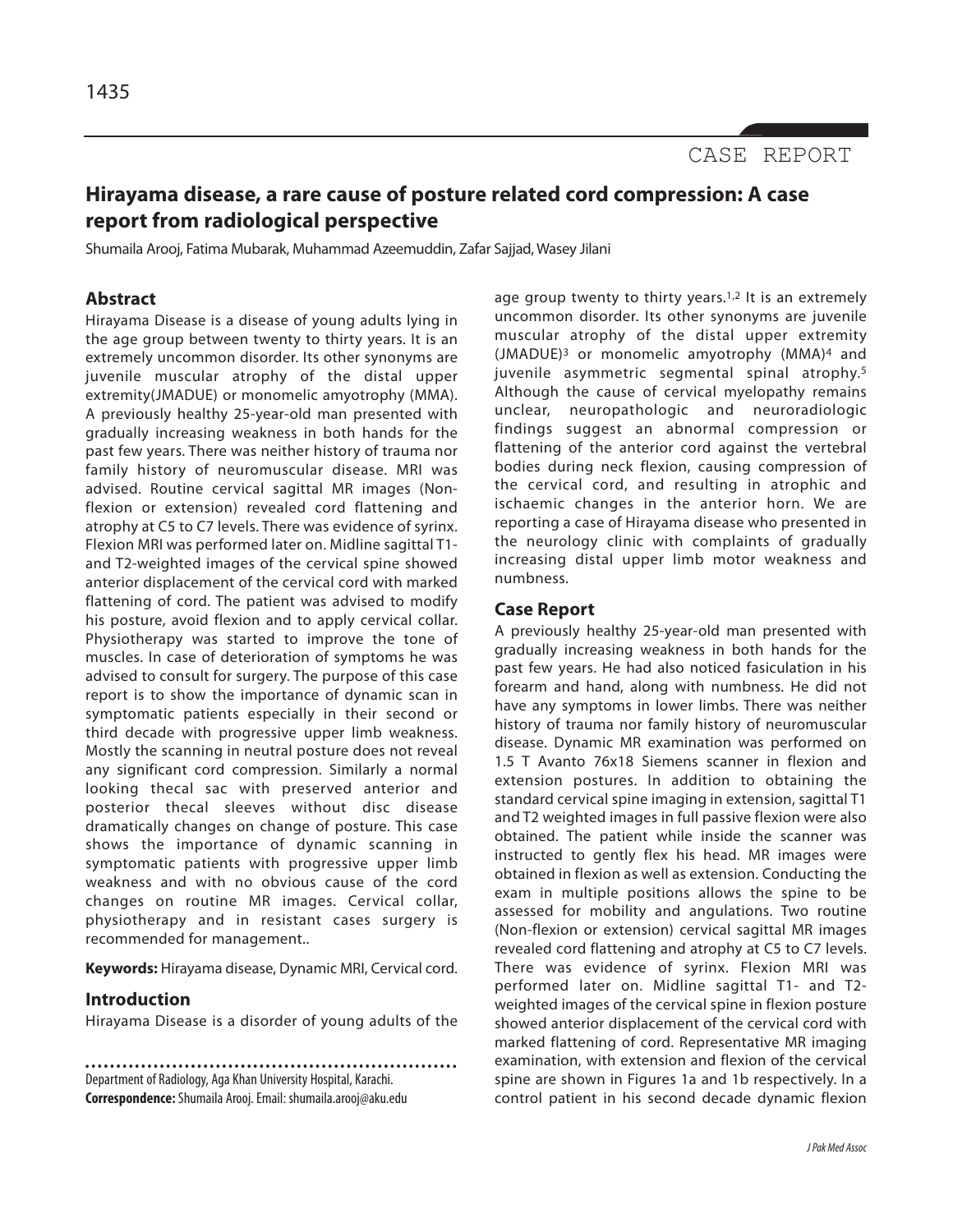

Figure-1: (a) Neutral position sagittal T2WI MRI showing localised lower cervical cord atrophy alongwith intrasubstance hyperintense signals. (b) Flexion MRI reveals compressed flattened lower cervical cord against vertebral bodies.



Figure-2: Neutral position and Flexion sagittal T2WI MRI showing no evidence of loss of anterior and posterior thecal sleeves on posture change in a normal person.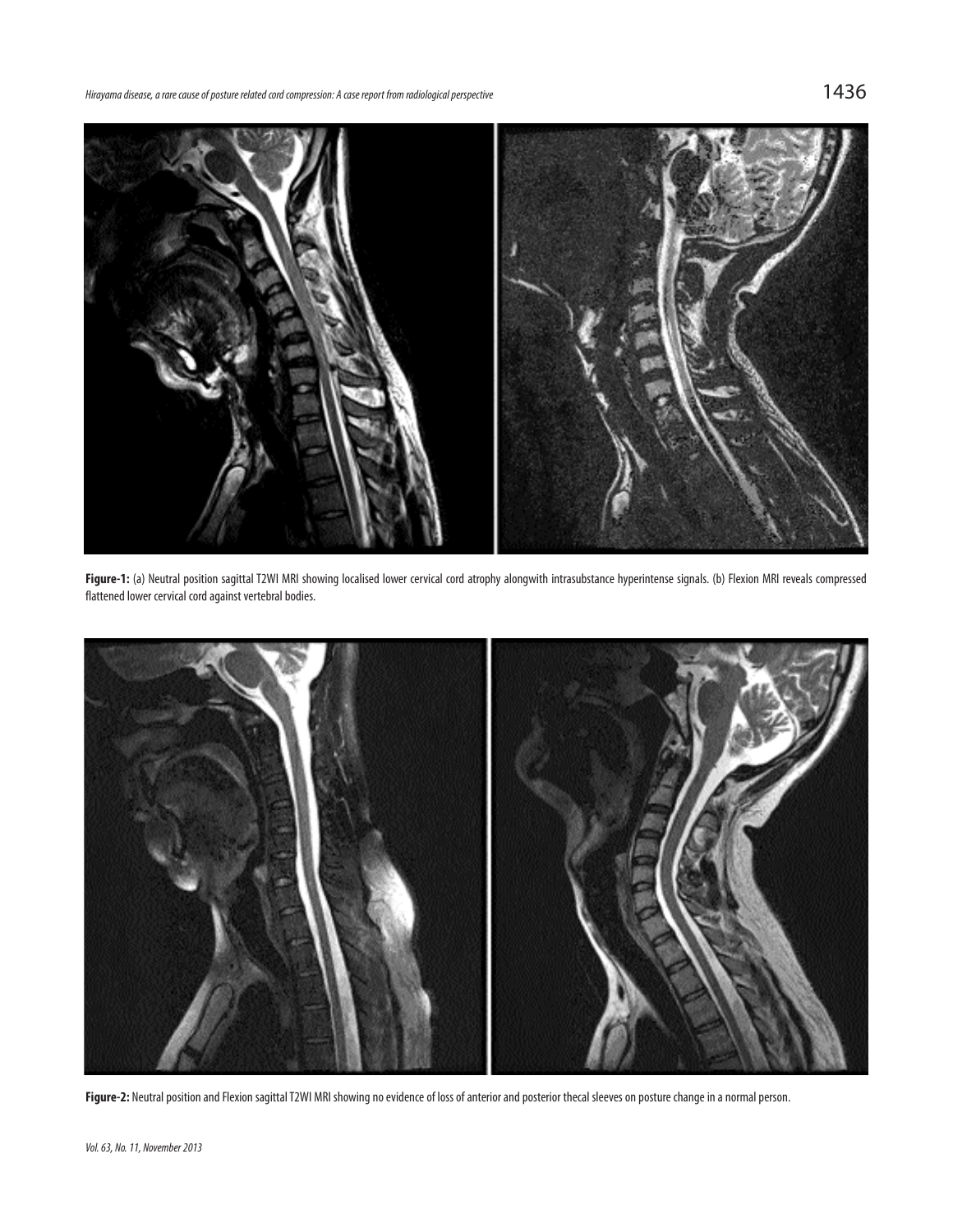and extension MR exam was found to be normal and there was no postural compression. Representative MR imaging examination in a control patient, with extension and flexion of the cervical spine are shown in Figures 2a and 2b, respectively.

The patient was advised to apply a cervical collar for at least 2 to 3 years since in few years there is cessation of further progression. He was also advised to modify his posture and avoid neck flexion as much as possible. Physiotherapy was started to improve muscle tone and grip. Patient and the family refused surgical intervention. They were advised to consult for surgery in case of clinical deterioration.

## **Discussion**

The purpose of this case report is to show the importance of dynamic scanning in symptomatic patients with progressive upper limb weakness and with no obvious cause of the cord changes on routine MR images. In patients with Hirayama disease scanning in neutral posture usually does not reveal any significant cord compression. Similarly a normal looking thecal sac with preserved anterior and posterior thecal sleeves without disc disease dramatically changes on change of posture. In 1859 Hirayama Disease was reported for the first time as "juvenile muscular atrophy of distal unilateral upper extremity (JAMDUE)". From that time till now, in Asian countries including Japan as well as in European and North American countries, many young patients in the age group of twenty to thirty years presented with gradually increasing asymmetrical upper limb weakness.<sup>1</sup> In Hirayama Disease there is predominant involvement of C7, C8 and T1 with sparing of brachioradialis which is supplied by radial nerve (C5>C6).<sup>6</sup> This disease has a postural connection and especially related to neck flexion.<sup>7</sup> This entity is different from disease spectrum of motor neuron diseases i-e MND in which there is involvement of both upper and lower motor neurons. The course of disease is also different and is non-progressive. The vessels of the anterior horn cells i-e the anterior spinal artery shows chronic microcirculatory changes histopathologically due to constant compression on flexion.8-10 As being described above this is due to anteriorly displaced lower cervical thecal sac in flexion resulting in atrophic asymmetric flattened cord.1,9-11 So Hirayama disease is a clearly recognized unique disease exclusively different from the typical pattern of motor neuron disease. The sooner it is detected the better is the outcome and the more effective is the treatment.<sup>1</sup> Pardhan and Gupta from

India reported the known typical MR features<sup>5</sup> which include atrophic flattened lower cervical, asymmetrically along with abnormal cervical curvature, anterior shifting of the posterior wall of the cervical dural canal and intramedullary signal hyperintensity. Different studies also document role of applying the cervical collar for neck stabilization but is more useful in cases where the disease is detected at an earlier reversible stage.

In the early stage of Hirayama disease, the application of cervical collar is recommended.<sup>12</sup> Cervical surgery should be carried out in some cases. It results in permanent yet long term fixation in much shorter period compared to cervical collar therapy, in which long-term application is used. This is difficult to apply long term and frequently unbearable in many patients. According to a case report, it was emphasized that operative reconstruction can be valuable, even in patients with Hirayama disease who have developed extensive intrinsic hand muscle atrophy.<sup>13</sup>

### **Conclusion**

This case shows the importance of dynamic scanning in symptomatic patients with progressive upper limb weakness and with no obvious cause of the cord changes on routine MR images. In patients with Hirayama disease scanning in neutral posture does not reveal any significant cord compression. Similarly a normal looking thecal sac with preserved anterior and posterior thecal sleeves without disc disease dramatically changes on change of posture. Application of cervical collar stops further deterioration and flattening of cord. Avoiding flexion of neck and physiotherapy to build up tone of supporting muscles is helpful. Surgery is recommended in cases where there is deterioration in clinical condition despite supportive measures. Operative reconstruction is advantageous in cases with intrinsic hand muscle atrophy.

#### **References**

- Hirayama K. Non-progressive juvenile spinal muscular atrophy of the distal upper limb (Hirayama's disease) In: De Jong JM, (ed.) Handbook of Clinical Neurology. Vol. 15. Amsterdam, the Netherlands: Elsevier; 1991; pp 107-20.
- 2. Sonwalkar HA, Shah RS, Khan FK, Gupta AK, Bodhey NK, Vottath S, et al. Imaging features in Hirayama disease. Neurol India 2008; 56: 22-6.
- 3. Biondi A, Dormont D, Weitzner I Jr, Bouche P, Chaine P, Bories J. MR imaging of the cervical cord in juvenile amyotrophy of distal upper extremity. AJNR Am J Neuroradiol 1989; 10: 263-8.
- 4. Gourie-Devi M, Suresh TG, Shankar SK. Monomelic amyotrophy. Arch Neurol 1984; 41: 388-94.
- 5. Pradhan S, Gupta RK. Magnetic resonance imaging in juvenile